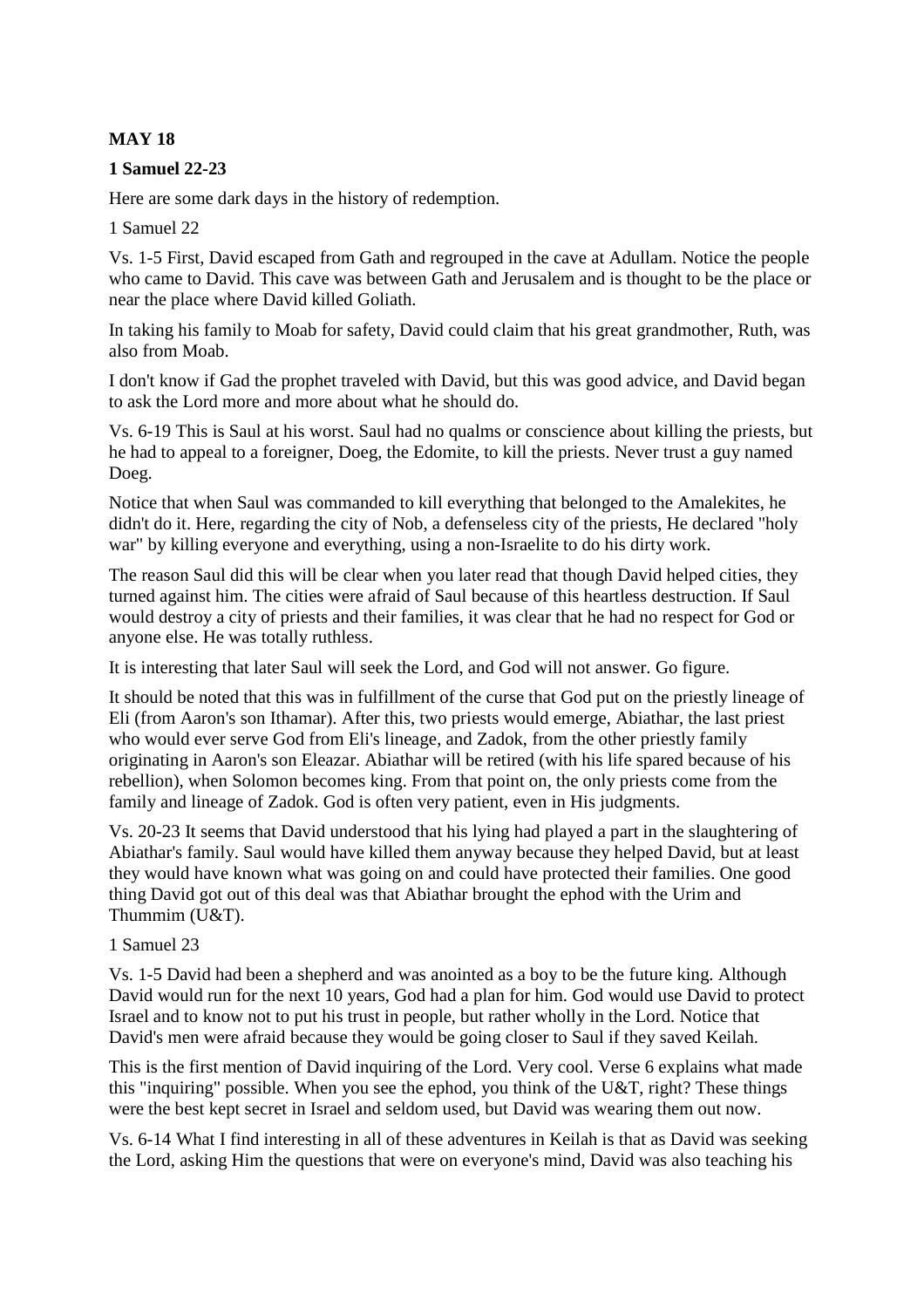motley crew to seek the Lord and depend on Him. This is how David really became their leader, and it was under pressure and in dangerous times.

Notice that in v. 13, David's little army had grown since 1 Samuel 22:2, from 400 to 600.

V. 14 It is hard to know how much time is passing, but the danger was present every day for a while. Yet it was through this danger and stress that David could see daily how the Lord was protecting him.

Vs. 15-18 Did you know this was here? It touches my heart to read this. So little is said about Jonathan, but what a heroic man of God he was. Supposedly the name means "Yahweh has given." Well Jonathan submitted to both God and David in giving up his right to rule. And in Jonathan, God gave David a friend that he really didn't deserve. More about this when we see how David treats Jonathan's son.

Notice that Jonathan strengthened David's hand *in the Lord*. This was no ordinary pep talk. The German says that Jonathan strengthened David's trust in God. What a model of Barnabas and a selfless disciple maker.

Vs. 19-29 I'm sure this treachery hurt David but the Lord kept David safe.

V. 21 These are incredible, contradictory words.

Vs. 25-29 This is David's closest call. They were separated only by the space of a few minutes. David not only had 600 men, but the men also had families, and families have babies, highchairs, strollers (all-terrain) and potty chairs and tents and plasmas and computers and cappuccino makers, and, and, and…. That's all to say that this was not easy. The text here doesn't talk about their families, but when David lands at Ziklag and the town is overrun, it says that everyone lost someone to the kidnappers. Again, reading year after year, letting the Spirit make slow, natural connections pays off and adds human feel to the details.

V. 27 Then, in the nick of time, a messenger arrived telling Saul that the Philistines had raided a city and without knowing how close he was to finding David, Saul broke off the search and went away. David wasn't saved permanently, but this small deliverance probably had a psalm written for it.

Because we weren't there, we see these events very one dimensionally and objectively. We don't feel the heat or sense the urgency, but it was all there. Ironically, in the middle of this desperate escape, God was so present that Saul could have been a million miles away, because God wasn't going to let David get caught. It is good to remember God's sovereignty even when we are acting with God's urgency, going nuts and sweating like crazy in the harvest. We can work hard but still be calm, knowing that our Father is working.

# **John 10:1-21**

This is such a great portion of Scripture that what it says to us as disciples is deeper than any of us could ever go. Note that this reading concludes at v. 21. All of this is happening in October. Verse 22 picks up at Hanukkah in December.

As you read, look for stuff to underline, especially about doors and shepherds. Take a little time to figure out what all that means.

Vs. 1-6 What Jesus says here is immediately after what He just said to these Pharisees. As shepherds, they had just cast this sheep out of the synagogue. This is why Jesus launches into this talk. They showed by their action against this man who had been blind, that they were robbers and thieves and had not entered the sheepfold by the right way. And then to boot, they didn't get what Jesus was saying.

Vs. 7-10 So to explain what He meant, Jesus further confused the Pharisees by telling them who He was. Here Jesus says that the only way to come into the fold as a sheep or a shepherd is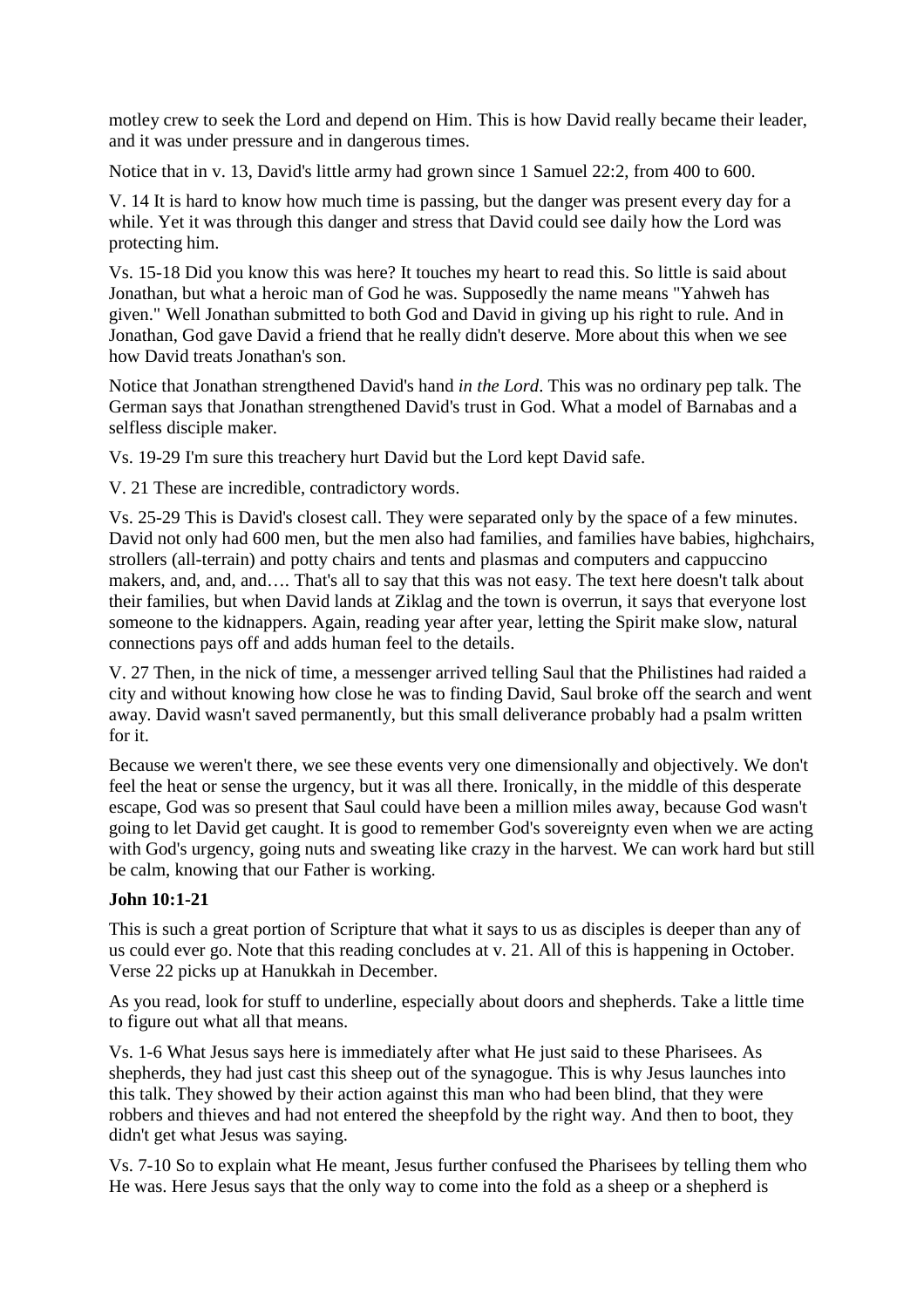through Him. He is the door to serve the sheep and He is the door for the sheep. Those who come to Him are saved and find pasture and life.

Vs. 11-13 Now Jesus says He is the Good Shepherd who dies for the sheep. Notice that dying for the sheep is how He will protect them.

Vs. 14-16 As the *Good Shepherd,* Jesus calls His sheep; they know His voice, and they follow Him. I wonder if the Pharisees understood that they couldn't hear His voice. Notice that Jesus is saying that He also had Gentile sheep and that there would eventually be one flock.

Vs. 17-18 This is the *authority* that Jesus spoke of back in John 5. The Father has granted Him to have life in Himself. Although no one could take it from Him, as the Good Shepherd, Jesus willingly laid down His life for the sheep. Hallelujah!

Vs. 19-21 This is a very interesting look into the minds of the leaders of the people. Most of them simply rebelled, but some of the priests, scribes and Pharisees were being honest and were challenged by the spiritual truth in Jesus' words. Later it will say that many, even among the authorities, believed in Jesus. They were just afraid to admit it.

Jesus will pick up this same line of teaching in the next verse, which will occur two months later.

As disciples following our Lord, we are also under the authority of the Father. We are not our own; we've been bought with a price, and there are sheep who need to hear the message of Christ. We are called according to His purpose and given the Spirit to be His witnesses in His harvest.

And as disciples we need to remember that we are His sheep and need to follow His voice.

#### **Psalm 115**

This psalm seems to echo how alive, close and dependable the Lord is to His people. This was probably written during the reign of David or some other king who promoted the worship of Yahweh.

V. 1 The declaration of worship here is to give glory to the living God who is known by His *steadfast love* and *faithfulness.*

Vs. 2-3 Notice the contrast. The nations that have idols wonder where Israel's idols are. Israel, according to the psalmist and God, didn't need idols. They had a living God in heaven.

Vs. 4-8 These verses are full of the contradictions of serving *idols*. The nations, but also Israel, followed idols. The irony in v. 8 is interesting. Not only do people who trust in idols become dumb like the idol, but they also actually trust in themselves.

Vs. 9-13 This is the call for Israel to throw away their idols and trust in God. Notice the repetition of words like *help, trust,* and *bless.* This is what only the living God can do and He promised to do just that in the law. Notice the mention of Aaron. This is referring to the priesthood and worship at the tabernacle. That was where Israel was supposed to gather for worship and be blessed. Instead they worshiped and sacrificed on every high hill. This writer, possibly David, wanted the people to return to God.

Vs. 14-16 The Lord is the one who blesses, because He is the creator of everything.

Vs. 17-18 Most religions have some sort of rite for the dead. Israel didn't have that. Israel was to worship and praise the living God who saved them. The *forevermore* suggests that those the Lord has saved will, in fact, praise Him *forevermore*, because they will be alive in Him.

As disciples, all of this talk about idols shouldn't be taken lightly. I know we all laugh at the thought of idols, but when we're in need, it is easier to go to the plastic (charge card) than to sit before the Lord in silence, waiting until He answers as only He can.